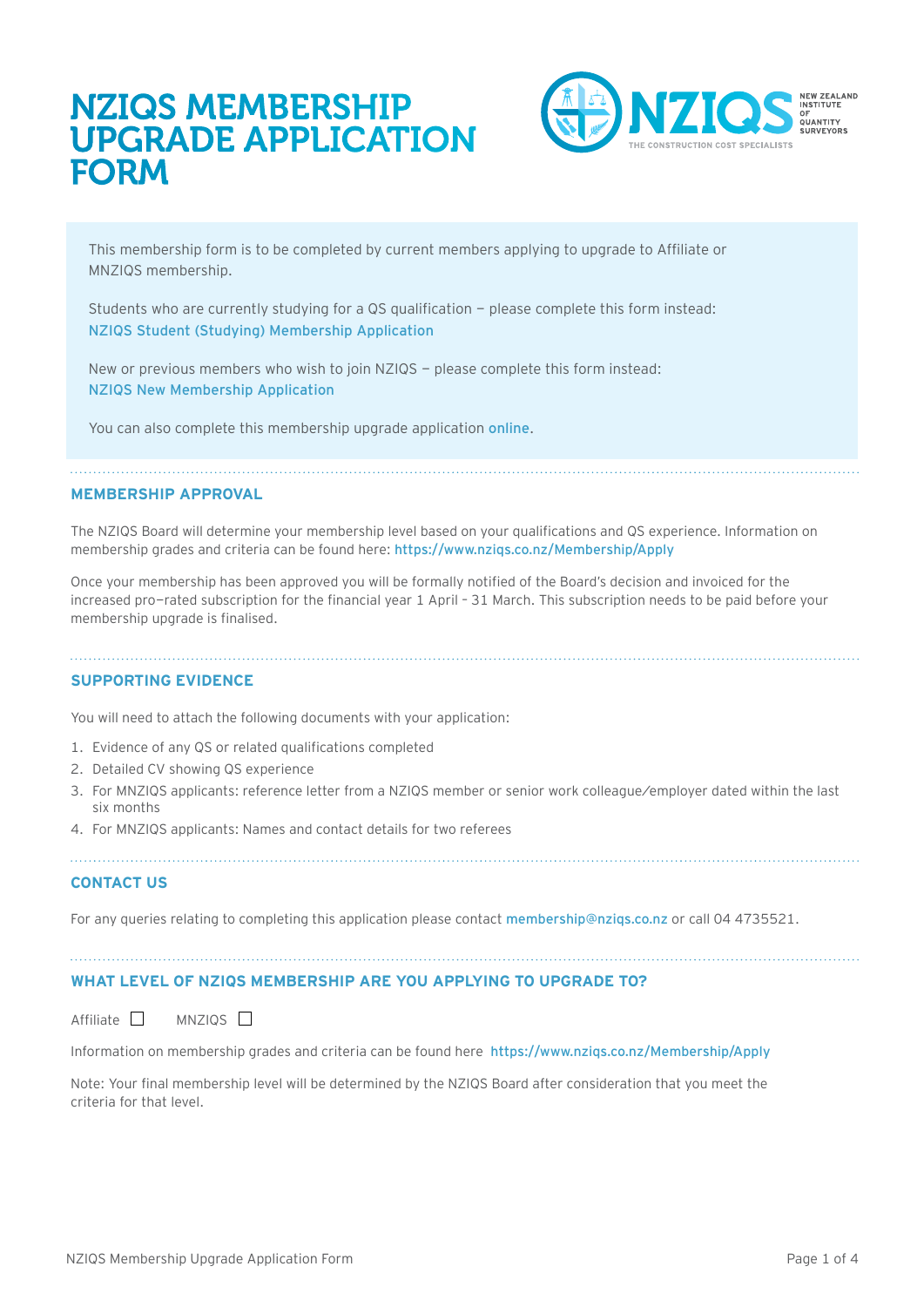#### **YOUR DETAILS**

| Title                                                                                                                                                                                                         |                                                                                                                             |                                                                                                                              |
|---------------------------------------------------------------------------------------------------------------------------------------------------------------------------------------------------------------|-----------------------------------------------------------------------------------------------------------------------------|------------------------------------------------------------------------------------------------------------------------------|
| First name*                                                                                                                                                                                                   |                                                                                                                             | $City^*$                                                                                                                     |
| Middle name(s)                                                                                                                                                                                                |                                                                                                                             | Postcode*                                                                                                                    |
| Last name*                                                                                                                                                                                                    |                                                                                                                             | Country*                                                                                                                     |
| Preferred Name<br>Date of Birth*<br>Gender*                                                                                                                                                                   | (If you prefer another name than your first name to be used for correspondence)<br>Male $\Box$ Female $\Box$ Gender Diverse | <b>Street Address</b><br>(If different to Mailing)<br>$City^*$<br>Postcode*<br>Country*                                      |
| Mailing Address*                                                                                                                                                                                              |                                                                                                                             |                                                                                                                              |
| <b>YOUR CONTACT DETAILS</b>                                                                                                                                                                                   |                                                                                                                             | Mark preferred number for contact                                                                                            |
| Email*                                                                                                                                                                                                        |                                                                                                                             | Home phone                                                                                                                   |
| Secondary<br>email address                                                                                                                                                                                    |                                                                                                                             | <b>Business Direct</b><br>$\mathbf{L}$                                                                                       |
|                                                                                                                                                                                                               |                                                                                                                             | <b>Business Phone</b>                                                                                                        |
|                                                                                                                                                                                                               |                                                                                                                             | Mobile Phone                                                                                                                 |
| <b>EMPLOYMENT DETAILS</b><br>Employer/Organisation (Name of company you work for)                                                                                                                             |                                                                                                                             | Job Title*                                                                                                                   |
| Job Category<br>(best fit for level of position you hold)                                                                                                                                                     |                                                                                                                             | Type of QS work<br>(best fit for type of QS work you do):                                                                    |
| $\Box$ Junior QS<br>$\Box$<br>Intermediate QS<br>Senior QS<br>⊔<br>Project Manager<br>$\Box$<br>Director or Manager<br>$\sqcup$<br>Self-employed<br>ப<br>Academic<br>ப<br>Other<br>⊔<br>Non Construction Role |                                                                                                                             | Consulting<br>$\Box$<br>Contracting<br>$\Box$ Construction Industry<br>Academic<br>$\Box$<br>Non QS Work<br>Other<br>$\perp$ |

Not Working

NZIQS Membership Upgrade Application Form example and the state of the Page 2 of 4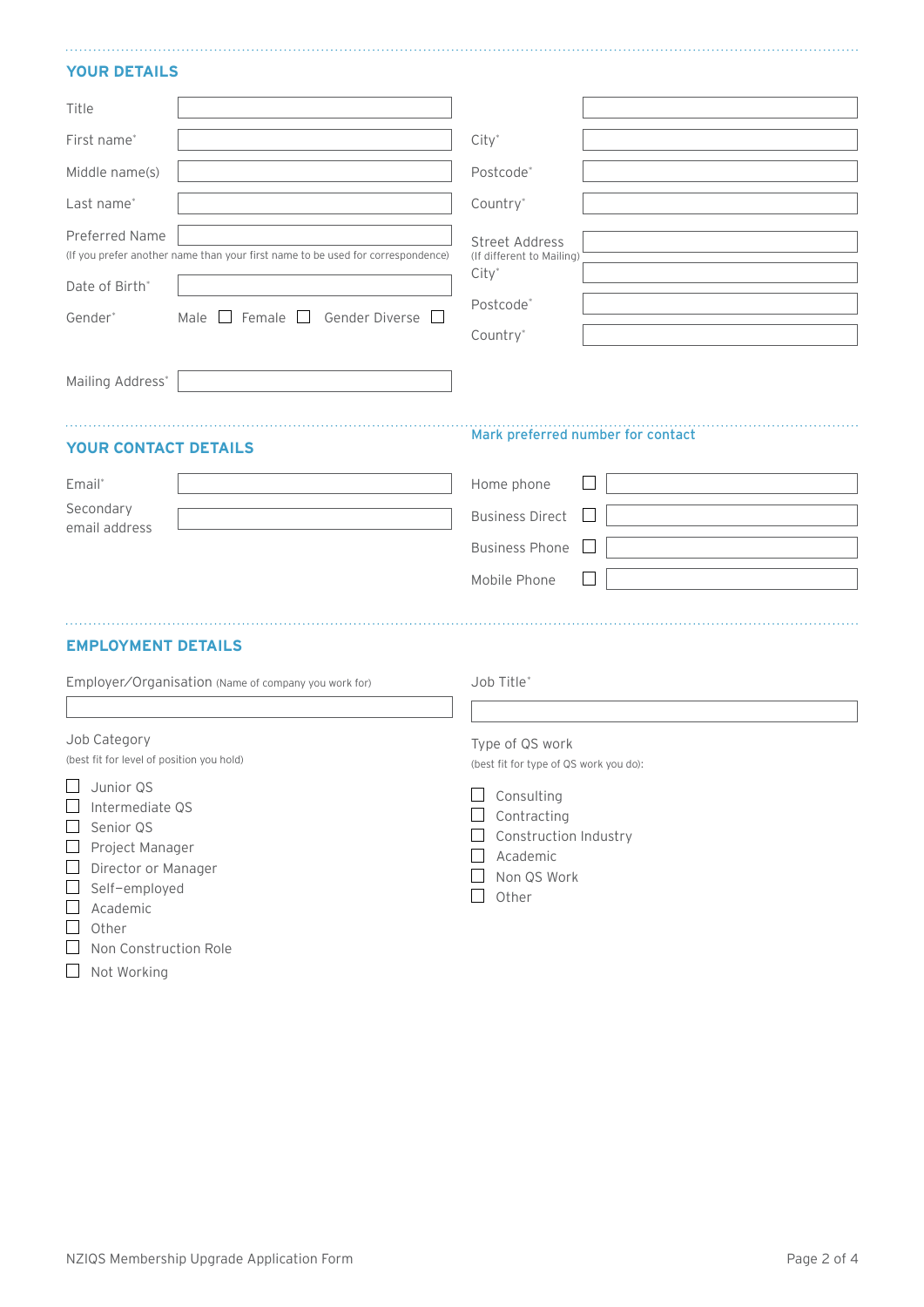| <b>MEMBERSHIP OF ANOTHER OS INSTITUTE</b>                                                                        |              |                                                                                                                                                                                                                                                                                                          |
|------------------------------------------------------------------------------------------------------------------|--------------|----------------------------------------------------------------------------------------------------------------------------------------------------------------------------------------------------------------------------------------------------------------------------------------------------------|
| Are you a member of another QS Institute? Yes $\Box$ No $\Box$<br>(If Yes to above then answer these questions)  |              | Current membership level at other QS Institute                                                                                                                                                                                                                                                           |
| Name of Institute                                                                                                |              | (Please provide evidence of membership)                                                                                                                                                                                                                                                                  |
| Membership level                                                                                                 |              |                                                                                                                                                                                                                                                                                                          |
| <b>QS QUALIFICATIONS COMPLETED</b>                                                                               |              |                                                                                                                                                                                                                                                                                                          |
| 1.                                                                                                               | Date Awarded | Study Provider attended                                                                                                                                                                                                                                                                                  |
| 2.                                                                                                               | Date Awarded | Study Provider attended                                                                                                                                                                                                                                                                                  |
| 3.                                                                                                               | Date Awarded | Study Provider attended                                                                                                                                                                                                                                                                                  |
| <b>WORK EXPERIENCE IN CONSTRUCTION INDUSTRY</b><br>Total years quantity surveying experience                     |              | Please provide the following information about your work<br>experience:                                                                                                                                                                                                                                  |
| Total years quantity surveying experience in NZ                                                                  |              | 1. Full CV of all positions held in the construction industry<br>that includes employer, location, position held, dates,<br>and details your QS experience<br>2. MNZIQS Applicants only: Written reference from a NZIQS<br>member, senior work colleague or employer dated within<br>the last six months |
| <b>REFEREES (REQUIRED FOR MNZIQS APPLICANTS ONLY)</b><br>Please provide two professional referees we can contact |              |                                                                                                                                                                                                                                                                                                          |
| Referee 1                                                                                                        |              | Referee 2                                                                                                                                                                                                                                                                                                |
| Name                                                                                                             |              | Name                                                                                                                                                                                                                                                                                                     |
|                                                                                                                  |              |                                                                                                                                                                                                                                                                                                          |

Business<sup>1</sup>

Phone Nu

Email

|                        | Name                            |
|------------------------|---------------------------------|
| Title and Organisation | Business Title and Organisation |
| ımber                  | Phone Number                    |
|                        | Email                           |